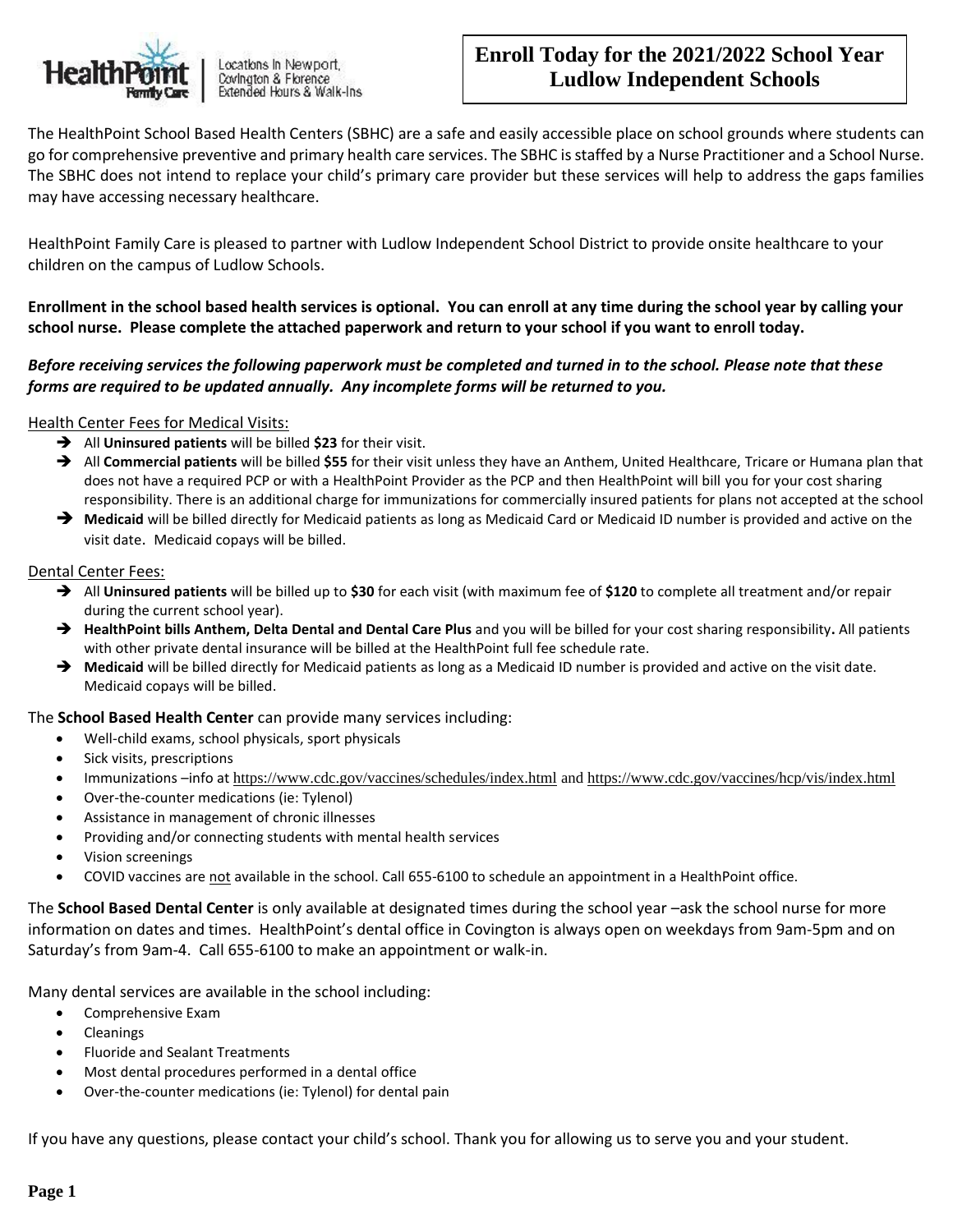| <b>School Based Health Center Permission Slip</b>                                                                | <b>Required for School Entry</b>                                                                                    |  |  |  |  |
|------------------------------------------------------------------------------------------------------------------|---------------------------------------------------------------------------------------------------------------------|--|--|--|--|
| <b>DOB</b><br><b>Child Name:</b>                                                                                 | Dtap $-4$ doses<br>Varicella -2 doses<br>Polio $-3$ doses<br>Hepatitis $A - 2$ doses Hepatitis                      |  |  |  |  |
| INITIAL EACH LINE FOR SERVICE YOU WANT CHILD TO RECEIVE AT<br><b>SCHOOL</b>                                      | B-3 doses MMR-2 doses<br>Additional requirements for Preschool and Kindergarten                                     |  |  |  |  |
| PHYSICAL EXAMINATION                                                                                             | Pneumococcal and Hib                                                                                                |  |  |  |  |
| Administer all Vaccines as required for school attendance                                                        | <u>Additional requirements for 6<sup>th</sup> Grade and Older</u><br>Meningitis and Tdap                            |  |  |  |  |
| Please notebelow if any of the vaccines in the box should not be                                                 | Second dose of Meningitis required at age 16                                                                        |  |  |  |  |
| given and give an explanation:                                                                                   | Children on a catch up schedule may have different requirements based<br>on age at time of vaccines administration. |  |  |  |  |
| INITIAL FOR EACH RECOMMENDED VACCINE YOU WANT YOUR CHILD TO RECEIVE AT SCHOOL                                    |                                                                                                                     |  |  |  |  |
| HPV (Human papillomavirus Vaccine) $-3$ doses recommended for students age 11 and over                           |                                                                                                                     |  |  |  |  |
| Flu Vaccine - Seasonal availability                                                                              |                                                                                                                     |  |  |  |  |
| Meningicoccal $B - 2$ doses recommended for ages 16-23 or children over age 10 at increased risk for Meningitis  |                                                                                                                     |  |  |  |  |
| I want to enroll my child in the following program(s) (see Page 4) <i>(checkmark one or more services below)</i> |                                                                                                                     |  |  |  |  |
| Medical<br>Dental Full Services – cleanings, x-rays & treatment<br>Dental–Emergency Only                         |                                                                                                                     |  |  |  |  |

Medication Notice: *Children enrolled for dental will receive over-the-counter medications (ie: Tylenol) for dental related pain.*

## **Authorizations – Consent to Treat a Minor Child (see Page 4)**

I certify all information in this packet is correct, and that my signature below constitutes my authorization for purposes of all statements and information contained in this packet. I hereby consent to treatment including whatever test or procedures may be directed by the medical or dental provider. I also consent to all state-required immunizations. I authorize HealthPoint Family Care, Inc. to bill my insurance for services rendered. I further authorize the release of my medical and/or dental information to my insurers or responsible party. I understand that I will be responsible for all bills if there is not active Medicaid, Medicare or private insurance. I authorize HealthPoint to release health records to the school as required for enrollment, including school physicals and immunization records. I understand it is my responsibility to notify the school-based health office about changes in guardianship, home address, or any phone number. A new form must be filled out for any changes in permission status for the "Consent to Treat a Minor Child" portion of this packet. I understand that HealthPoint uses a single, shared medical record for all departments and offices, and therefore any treatment, including substance abuse or disorder treatment, is available to every HealthPoint provider caring for myself or my child for any reason.

ACKNOWLEDGEMENT OF RECEIPT OF NOTICE OF PRIVACY PRACTICES, I acknowledge by signing below that I have access to the Notice of Privacy Practices at [www.healthpointfc.org](http://www.healthpointfc.org/) or can request a written copy using the contact information in this packet.

### ACKNOWLEDGEMENT OF RECEIPT OF NOTICE OF VACCINE INFORMATION STATEMENTS (Page 4)

Federal law requires that healthcare staff provide or advise how to download or view a copy of Vaccine Information Statements to a patient, parent, or legal representative before each vaccine, and before each dose of specific vaccines if more than one dose is given in a series.

I acknowledge by signing below that I have been made aware of where to obtain vaccine resources and the most recent Vaccine Information Statements prior to my child (or myself if over 18) being administered vaccines in the school-based health clinic.

# Enrollment for the 2021/2022 School Year

**Signature of Parent/Guardian:**  $\qquad \qquad$  **Signature of Parent/Guardian:** 

**Printed Name of Parent/Guardian:**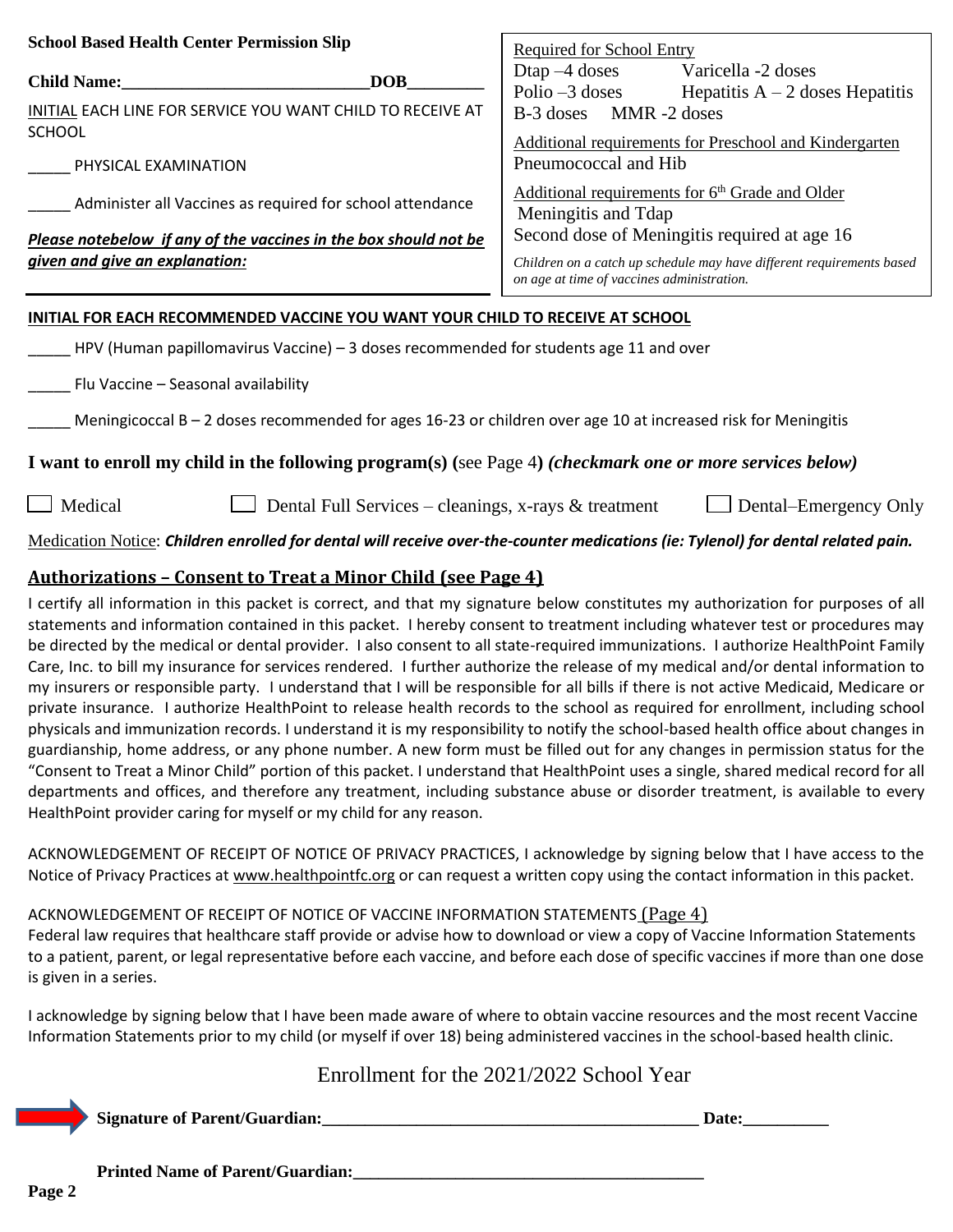

**Grade \_\_\_\_ Circle one: Ludlow Elementary Ludlow High School**

| Student Name: Manual Manual Manual Manual Manual Manual Manual Manual Manual Manual Manual Manual Manual Manua                                                                                                                                                                                                                                                                                                                      | Date of Birth: Male / Female                                                                                   |  |                           |  |  |
|-------------------------------------------------------------------------------------------------------------------------------------------------------------------------------------------------------------------------------------------------------------------------------------------------------------------------------------------------------------------------------------------------------------------------------------|----------------------------------------------------------------------------------------------------------------|--|---------------------------|--|--|
|                                                                                                                                                                                                                                                                                                                                                                                                                                     |                                                                                                                |  |                           |  |  |
| City/Zip:                                                                                                                                                                                                                                                                                                                                                                                                                           | Preferred Language: English____________ Spanish __________                                                     |  |                           |  |  |
| You agree we may contact you by telephone at any telephone number associated with your account, including wireless telephone<br>numbers, which could result in charges to you. We may also contact you by sending text messages or e-mails, using any e-mail<br>address you provide to us. Methods of contact may include using pre-recorded/artificial voice messages and/or use of an automatic<br>dialing device, as applicable. |                                                                                                                |  |                           |  |  |
| Home Phone Number:<br><u>Letter and the substitute of the substitute of the substitute</u> of the substitute of the substitute of the substitute of the substitute of the substitute of the substitute of the substitute of the subst                                                                                                                                                                                               |                                                                                                                |  | Parent Cell Phone Number: |  |  |
| Parent Work Phone: <u>Contract Communication</u> of the Second Second Second Second Second Second Second Second Second Second Second Second Second Second Second Second Second Second Second Second Second Second Second Second Sec                                                                                                                                                                                                 |                                                                                                                |  |                           |  |  |
| * A "My Chart" account will be created for children age 0-11 if you provide an email address. A PIN number to activate your "My Chart"<br>feature and instructions will be sent home in a sealed envelope with your student. For more information call 859-655-6104.                                                                                                                                                                |                                                                                                                |  |                           |  |  |
| <b>Race:</b> [ ] Asian [ ] Chinese [ ] Filipino [ ] Japanese [ ] White [ ] American Indian/Alaska Native<br>[ ] Black/African America [ ] Other Pacific Islander [ ] Native Hawaiian [ ] Undetermined [ ] Other<br><b>Ethnicity:</b> [ ] Hispanic [ ] Non-Hispanic                                                                                                                                                                  |                                                                                                                |  |                           |  |  |
| <b>Your Relationship to Child:</b> [ ] Parent [ ] Foster Parent [ ] Legal Guardian                                                                                                                                                                                                                                                                                                                                                  |                                                                                                                |  |                           |  |  |
| <b>PARENT OR GUARDIAN INFORMATION:</b><br>Name: Name and the second contract of the second contract of the second contract of the second contract of the second contract of the second contract of the second contract of the second contract of the second contract of                                                                                                                                                             | <b>BILLING TO INFORMATION:</b><br>Check here [ ] if same as Parent/Guardian                                    |  |                           |  |  |
|                                                                                                                                                                                                                                                                                                                                                                                                                                     | Name: 2008. 2008. 2010. 2010. 2010. 2010. 2010. 2010. 2010. 2010. 2010. 2010. 2010. 2010. 2010. 2010. 2010. 20 |  |                           |  |  |
| City / Zip:                                                                                                                                                                                                                                                                                                                                                                                                                         |                                                                                                                |  |                           |  |  |
| Please list your total household annual income<br>City / Zip:<br># of People in Home<br>\$<br>Income information is collected to support having health and dental programs in the schools. All district students are eligible.                                                                                                                                                                                                      |                                                                                                                |  |                           |  |  |
| My child has (Check All That Apply):                                                                                                                                                                                                                                                                                                                                                                                                |                                                                                                                |  |                           |  |  |
| <b>NO insurance</b>                                                                                                                                                                                                                                                                                                                                                                                                                 |                                                                                                                |  |                           |  |  |
| Private medical insurance<br>circle if: Anthem/UHC/Humana/Other ID #: Group # Cassacree PCP:                                                                                                                                                                                                                                                                                                                                        |                                                                                                                |  |                           |  |  |
| circle if: Anthem/Delta Dental/Dental Care Plus ID #: Group # Group # 1<br>Private dental insurance                                                                                                                                                                                                                                                                                                                                 |                                                                                                                |  |                           |  |  |
| circle if: MCO Name: __________________ ID #:<br><b>Medicaid</b>                                                                                                                                                                                                                                                                                                                                                                    |                                                                                                                |  |                           |  |  |
| A billing statement for private insurance, Medicaid (if payment required) and self-pay patients will be mailed to the billing<br>information address above. Payment is expected in 20 days.                                                                                                                                                                                                                                         |                                                                                                                |  |                           |  |  |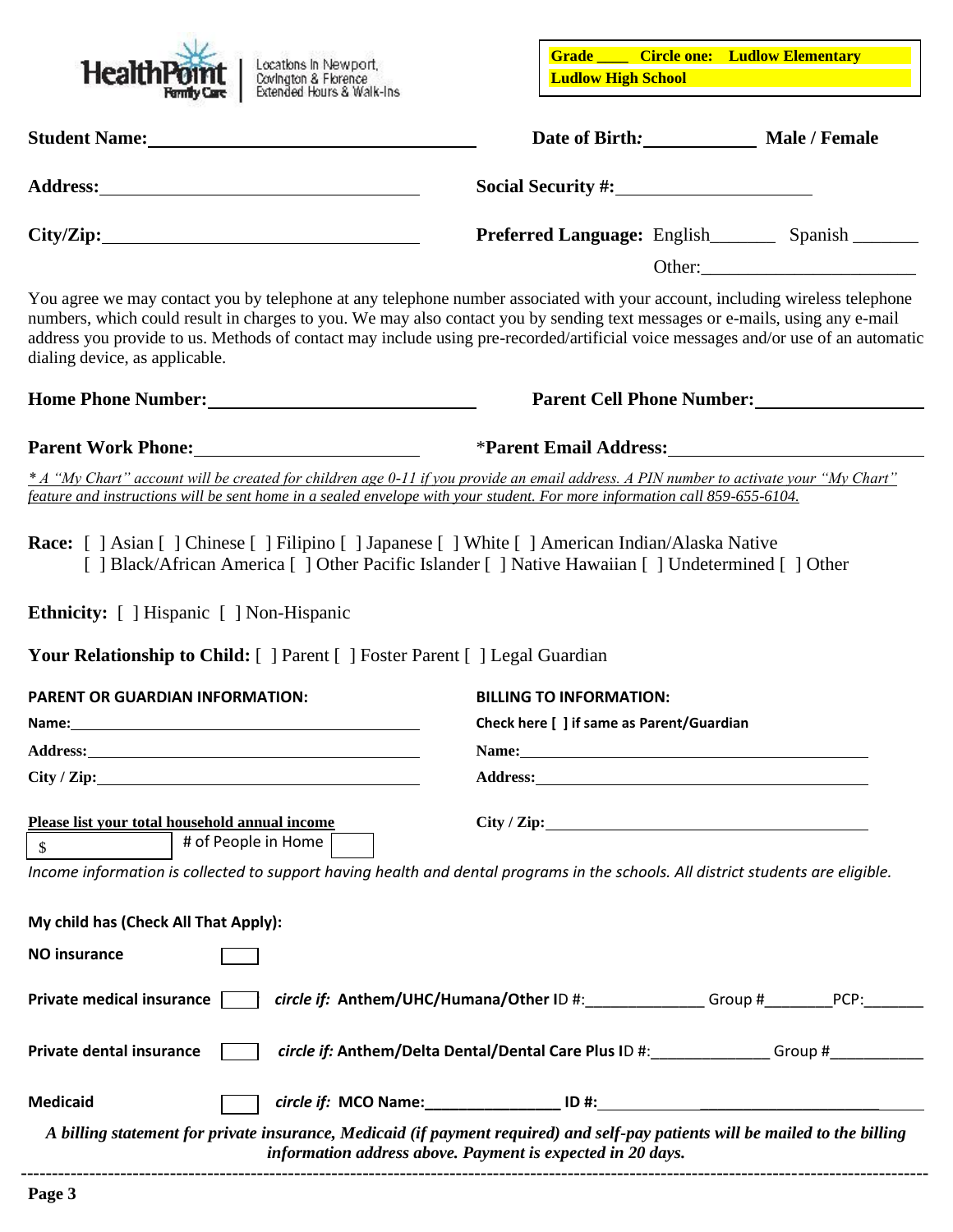# **Consent to Treat A Minor Child**

# **HealthPoint providers are authorized to examine and treat the minor child for simple illnesses or routine physicals including immunizations without a parent or guardian being present at the office or school health center.**

My signature on the signature page consents for ongoing assessment/evaluation/treatment of my child at HealthPoint offices, including school health centers. Evaluation and treatment of the child at the office will be done by a regular HealthPoint Provider. I give consent for the following dental, physical and/or mental health services to be performed at HealthPoint including school health centers:

- Assessment, diagnosis, evaluation, and treatment of the child even if a parent or guardian cannot be present
- Treatment of the child may include administration of any over-the-counter medications (e.g., pain relievers, cough suppressants, etc.) except the following:
- Routine lab work such as a strep screen or urine check.
- Routine immunizations as required by the State.
- Routine physicals, acute illness, follow ups
- Dental exam and procedures including x-rays, sealants, extractions, fillings, drilling, dental hygiene (amalgam or composite), and administration of local and topical anesthetic

The parent or guardian will be contacted for permission before additional things may be done. In a real emergency, as usual, the child will be treated as needed, even if the parent or guardian has not yet been reached for permission.

#### **The following person(s) listed have my permission to bring/send my child to the school health center office for treatment**:

The School Nurse, Teacher, School Administration and other school personnel may send my child for school based health services, or the parent or student, if age 18 or older, can contact HealthPoint or the school to schedule an appointment.

If you authorize anyone else to bring your child for services (i.e. grandparent, friend, etc.) - Please Print Name and relationship to child):

### **Release of Information**

**To promote continuity of care, I authorize HealthPoint Family Care to release a copy of records created at school based health visits to the primary care provider listed below and any other health care provider involved in the patient's care.** 

| Primary Care Provider (PCP): | <b>PCP</b> Phone: |
|------------------------------|-------------------|
|------------------------------|-------------------|

# **Vaccine Resources Acknowledgement**

If you wish to receive more information regarding required and recommended vaccines you may contact HealthPoint directly by calling 859-655-6104 or visit the website of the Centers for Disease Control and Prevention (CDC) at [www.CDC.gov.](http://www.cdc.gov/) You may view or print an immunization schedule to be aware of which vaccines your child should receive from ages 0-18 as well as recommended adult vaccines by visiting [https://www.cdc.gov/vaccines/schedules/index.html.](https://www.cdc.gov/vaccines/schedules/index.html)

The CDC also provides Vaccine Information Statements (VISs) which are information sheets produced by the CDC that explain both the benefits and risks of a vaccine to vaccine recipients. You may view or print the most current VISs at [https://www.cdc.gov/vaccines/hcp/vis/index.html.](https://www.cdc.gov/vaccines/hcp/vis/index.html)

**Go to [www.healthpointfc.org](http://www.healthpointfc.org/) to see HealthPoint's Privacy Policy and Nondiscrimination Notice. Contact HealthPoint using the contact information below for a written copy.**

> **Peggy Cornett HR and Compliance Office HealthPoint Family Care 215 East 11th Street Newport KY 41071 859-655-6141**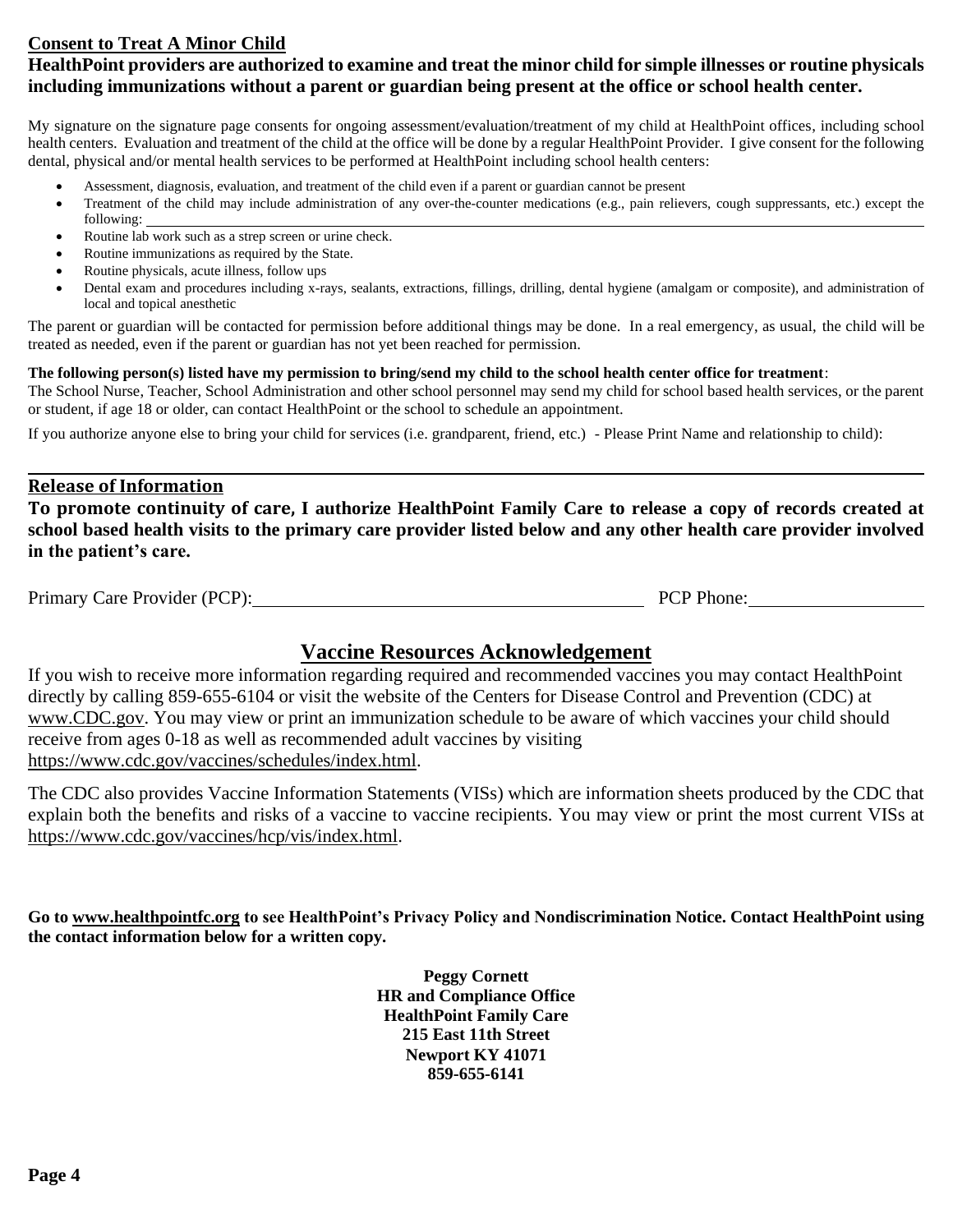| Patient Name: 100 million and the contract of the contract of the contract of the contract of the contract of the contract of the contract of the contract of the contract of the contract of the contract of the contract of                                                                                                                                                                                                                                                                                                | Date of Birth: National Property of Birth:                                                                                                                                                                                                                                                                                                                                                                                                                                                                                                                                                                                                                                                                                                                                                                                                                                                                                                                                                                                                                                                                                                                                   |  |  |  |
|------------------------------------------------------------------------------------------------------------------------------------------------------------------------------------------------------------------------------------------------------------------------------------------------------------------------------------------------------------------------------------------------------------------------------------------------------------------------------------------------------------------------------|------------------------------------------------------------------------------------------------------------------------------------------------------------------------------------------------------------------------------------------------------------------------------------------------------------------------------------------------------------------------------------------------------------------------------------------------------------------------------------------------------------------------------------------------------------------------------------------------------------------------------------------------------------------------------------------------------------------------------------------------------------------------------------------------------------------------------------------------------------------------------------------------------------------------------------------------------------------------------------------------------------------------------------------------------------------------------------------------------------------------------------------------------------------------------|--|--|--|
| Primary Care Provider Name: Manual According to the Care of Trimary Care Provider Name:                                                                                                                                                                                                                                                                                                                                                                                                                                      |                                                                                                                                                                                                                                                                                                                                                                                                                                                                                                                                                                                                                                                                                                                                                                                                                                                                                                                                                                                                                                                                                                                                                                              |  |  |  |
|                                                                                                                                                                                                                                                                                                                                                                                                                                                                                                                              |                                                                                                                                                                                                                                                                                                                                                                                                                                                                                                                                                                                                                                                                                                                                                                                                                                                                                                                                                                                                                                                                                                                                                                              |  |  |  |
| <b>Social History:</b><br>Patient's history has been provided by: (Name)                                                                                                                                                                                                                                                                                                                                                                                                                                                     | Relationship to patient: ()Mother ()Father ()Grandmother ()Grandfather ()Caretaker ()Other -                                                                                                                                                                                                                                                                                                                                                                                                                                                                                                                                                                                                                                                                                                                                                                                                                                                                                                                                                                                                                                                                                 |  |  |  |
| Child's parents are:<br>() married and living together<br>() separated not living together<br>() divorced not living together<br>Who is the Primary Caretaker:<br>() mother<br>() father<br>() grandmother<br>() grandfather<br>$() other -$                                                                                                                                                                                                                                                                                 | <b>Custody Arrangements:</b><br>() mother is the custodial parent with standard visitation with father<br>() father is the custodial parent with standard visitation with mother<br>() parents have joint custody with shared parenting time<br>() mother is the custodial parent with little or no visitation with father<br>() father is the custodial parent with little or no visitation with mother<br>() grandparents have custody of the child<br>() foster care<br>$( ) other - \_$<br>How is the child doing in school? () well () poorly or not well<br>Absent from school this year # ______ of () days () weeks () months                                                                                                                                                                                                                                                                                                                                                                                                                                                                                                                                        |  |  |  |
| Does the child live in a home built before 1970? () Yes () No<br>Does anyone who lives with the child smoke? () Yes () No<br>If yes, whom? () mother () father () grandmother () grandfather () Other -<br>Has the child ever been physically abused? () Yes () No<br>Has the child ever been sexually abused? ( ) Yes ( ) No<br>Is there a gun in the home?<br>() Yes () No<br>If yes, is the gun stored in a secure, locked location? () Yes () No<br>Does the child smoke, use smokeless tobacco or vape?<br>() Yes () No |                                                                                                                                                                                                                                                                                                                                                                                                                                                                                                                                                                                                                                                                                                                                                                                                                                                                                                                                                                                                                                                                                                                                                                              |  |  |  |
| $()$ Vape -                                                                                                                                                                                                                                                                                                                                                                                                                                                                                                                  | If "Yes" () Cigarette - Amount _____ pack(s) per #____ () day () week for #___ years<br>() Smokeless - Amount $\_\_$ can(s) per $#$ () day () week for $#$ years<br>Amount _____ cartridge(s) per #____ () day () week for #____ years                                                                                                                                                                                                                                                                                                                                                                                                                                                                                                                                                                                                                                                                                                                                                                                                                                                                                                                                       |  |  |  |
| Any concerns about drugs or alcohol?                                                                                                                                                                                                                                                                                                                                                                                                                                                                                         | () Yes () No                                                                                                                                                                                                                                                                                                                                                                                                                                                                                                                                                                                                                                                                                                                                                                                                                                                                                                                                                                                                                                                                                                                                                                 |  |  |  |
| Family History of: (Please check all that apply)<br>() Alcohol/Drug Abuse<br>() Asthma<br>() Cancer<br>() Stroke<br>() Diabetes<br>() Heart disease<br>() Heart attack before age 50<br>() High Blood Pressure<br>() High Cholesterol<br>() Lead poisoning<br>() Mental Illness<br>() Seizure or epilepsy<br>() Sickle Cell<br>() Suicide<br>() Thyroid Disease<br>$()$ Other:                                                                                                                                               | () mother () father () brother/sister () grandfather () grandmother<br>() mother () father () brother/sister () grandfather () grandmother<br>() mother () father () brother/sister () grandfather () grandmother<br>() mother () father () brother/sister () grandfather () grandmother<br>() mother () father () brother/sister () grandfather () grandmother<br>() mother () father () brother/sister () grandfather () grandmother<br>() mother () father () brother/sister () grandfather () grandmother<br>() mother () father () brother/sister () grandfather () grandmother<br>() mother () father () brother/sister () grandfather () grandmother<br>() mother () father () brother/sister () grandfather () grandmother<br>() mother () father () brother/sister () grandfather () grandmother<br>() mother () father () brother/sister () grandfather () grandmother<br>() mother () father () brother/sister () grandfather () grandmother<br>() mother () father () brother/sister () grandfather () grandmother<br>() mother () father () brother/sister () grandfather () grandmother<br>() mother () father () brother/sister () grandfather () grandmother |  |  |  |